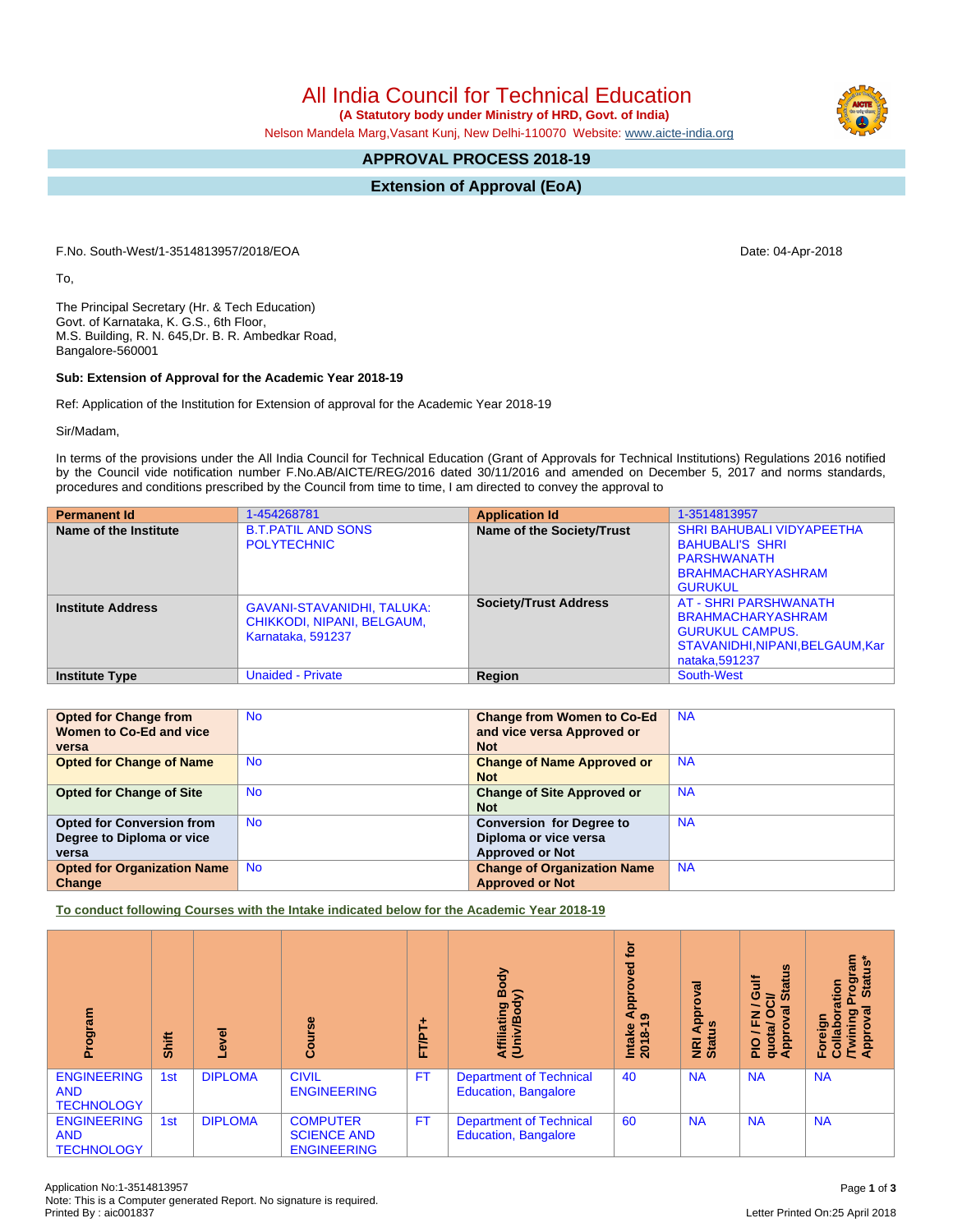| <b>ENGINEERING</b><br><b>AND</b><br><b>TECHNOLOGY</b> | 1st | <b>DIPLOMA</b> | <b>ELECTRICAL AND</b><br><b>ELECTRONICS</b><br><b>ENGINEERING</b> | <b>FT</b> | <b>Department of Technical</b><br><b>Education, Bangalore</b> | 60 | <b>NA</b> | <b>NA</b> | <b>NA</b> |
|-------------------------------------------------------|-----|----------------|-------------------------------------------------------------------|-----------|---------------------------------------------------------------|----|-----------|-----------|-----------|
| <b>ENGINEERING</b><br><b>AND</b><br><b>TECHNOLOGY</b> | 1st | <b>DIPLOMA</b> | <b>ELECTRONICS &amp;</b><br><b>COMMUNICATION</b><br><b>ENGG</b>   | FT        | <b>Department of Technical</b><br><b>Education, Bangalore</b> | 60 | <b>NA</b> | <b>NA</b> | <b>NA</b> |
| <b>ENGINEERING</b><br><b>AND</b><br><b>TECHNOLOGY</b> | 1st | <b>DIPLOMA</b> | <b>MECHANICAL</b><br><b>ENGINEERING</b>                           | <b>FT</b> | <b>Department of Technical</b><br>Education, Bangalore        | 60 | <b>NA</b> | <b>NA</b> | <b>NA</b> |

+FT –Full Time,PT-Part Time

| Deficiencies Noted based on Self Disclosure                                |                   |  |  |  |  |
|----------------------------------------------------------------------------|-------------------|--|--|--|--|
| <b>Particulars</b>                                                         | <b>Deficiency</b> |  |  |  |  |
| <b>Other Details Deficiency</b>                                            |                   |  |  |  |  |
| List of faculty and data uploaded on the Institute web portal              | Yes               |  |  |  |  |
| Are all approved teaching faculty being paid as per VI pay commission?     | Yes               |  |  |  |  |
| Courses/Approved Intake displayed at the entrance of the Institute?        | Yes               |  |  |  |  |
| <b>Other Facilities Deficiency</b>                                         |                   |  |  |  |  |
| General Insuarance                                                         | Yes               |  |  |  |  |
| Standalone Language Laboratory                                             | Yes               |  |  |  |  |
| Compliance of the National Academic Depository(NAD) as per MHRD Directives | Yes               |  |  |  |  |
| Implementing Food Safety and Standard Act, 2006 in the Institution         | Yes               |  |  |  |  |
| Provision to watch MOOCS Courses through Swayam                            | Yes               |  |  |  |  |
| Institution-Industry Cell                                                  | Yes               |  |  |  |  |
| Group Insurance for Employees                                              | Yes               |  |  |  |  |
| <b>Insurance for Students</b>                                              | Yes               |  |  |  |  |
| Applied membership-National Digital Library                                | Yes               |  |  |  |  |
| Online Grievance Rederssal Mechanism                                       | Yes               |  |  |  |  |
| <b>Faculty Deficiency</b>                                                  | Yes               |  |  |  |  |
| <b>Computational Facilities</b>                                            |                   |  |  |  |  |
| Internet Bandwidth                                                         | Yes               |  |  |  |  |
| Internet Bandwidth-Applied Intake                                          | Yes               |  |  |  |  |
| <b>Library Facilities</b>                                                  |                   |  |  |  |  |
| Volumes                                                                    | Yes               |  |  |  |  |
| <b>Titles</b>                                                              | Yes               |  |  |  |  |
| <b>National Journals</b>                                                   | Yes               |  |  |  |  |
| Reading Room Capacity                                                      | Yes               |  |  |  |  |
| <b>Instructional Area Common Facilities</b>                                |                   |  |  |  |  |
| <b>Computer Center</b>                                                     | Yes               |  |  |  |  |
| Language Laboratory                                                        | Yes               |  |  |  |  |
| <b>Instructional Area- ENGINEERING AND TECHNOLOGY-Diploma</b>              |                   |  |  |  |  |
| <b>Tutorial Room</b>                                                       | Yes               |  |  |  |  |
| Additional Workshop/Labs                                                   | Yes               |  |  |  |  |
| Laboratories                                                               | Yes               |  |  |  |  |
| Workshops - Basic                                                          | Yes               |  |  |  |  |
| Seminar Hall                                                               | Yes               |  |  |  |  |

**\***Please refer Deficiency Report for details

**B.T.PATIL AND SONS POLYTECHNIC** is hereby informed to submit the compliance of the deficiencies mentioned above to the Regional Office within a period of **6 months** from the date of issuance of this letter failing which the council shall initiate strict action as defined in Approval Process Handbook 2018-19 during the subsequent Academic Year.

In case of any differences in content in this Computer generated Extension of Approval Letter, the content/information as approved by the Executive Council / General Council as available on the record of AICTE shall be final and binding.

Strict compliance of Anti-Ragging Regulation: - Approval is subject to strict compliance of provisions made in AICTE Regulation notified vide F. No. 37-3/Legal/AICTE/2009 dated July 1, 2009 for Prevention and Prohibition of Ragging in Technical Institutions. In case Institution fails to take adequate steps to Prevent Ragging or fails to act in accordance with AICTE Regulation or fails to punish perpetrators or incidents of Ragging, it will be liable to take any action as defined under clause 9(4) of the said Regulation.